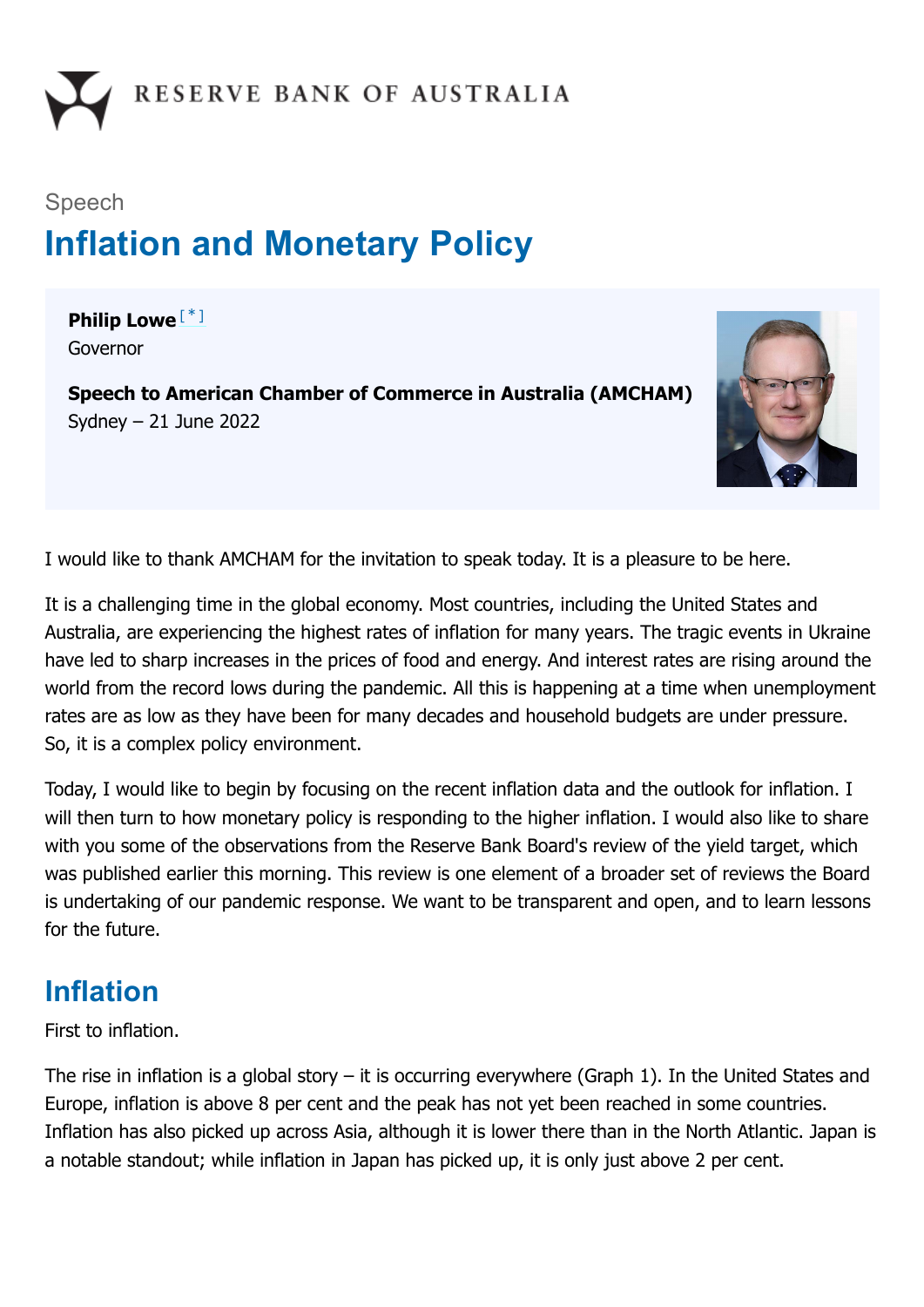

Australia is no exception to the general trend, although inflation here remains below that of most other advanced economies. In headline terms, inflation in Australia was 5.1 per cent over the year to the March quarter, which is the highest rate in many years (Graph 2). In underlying terms, the inflation rate was 3.7 per cent, which is higher than it has been in recent years, but still lower than it was during the resources boom. In both headline and underlying terms, inflation is much higher than we had earlier expected.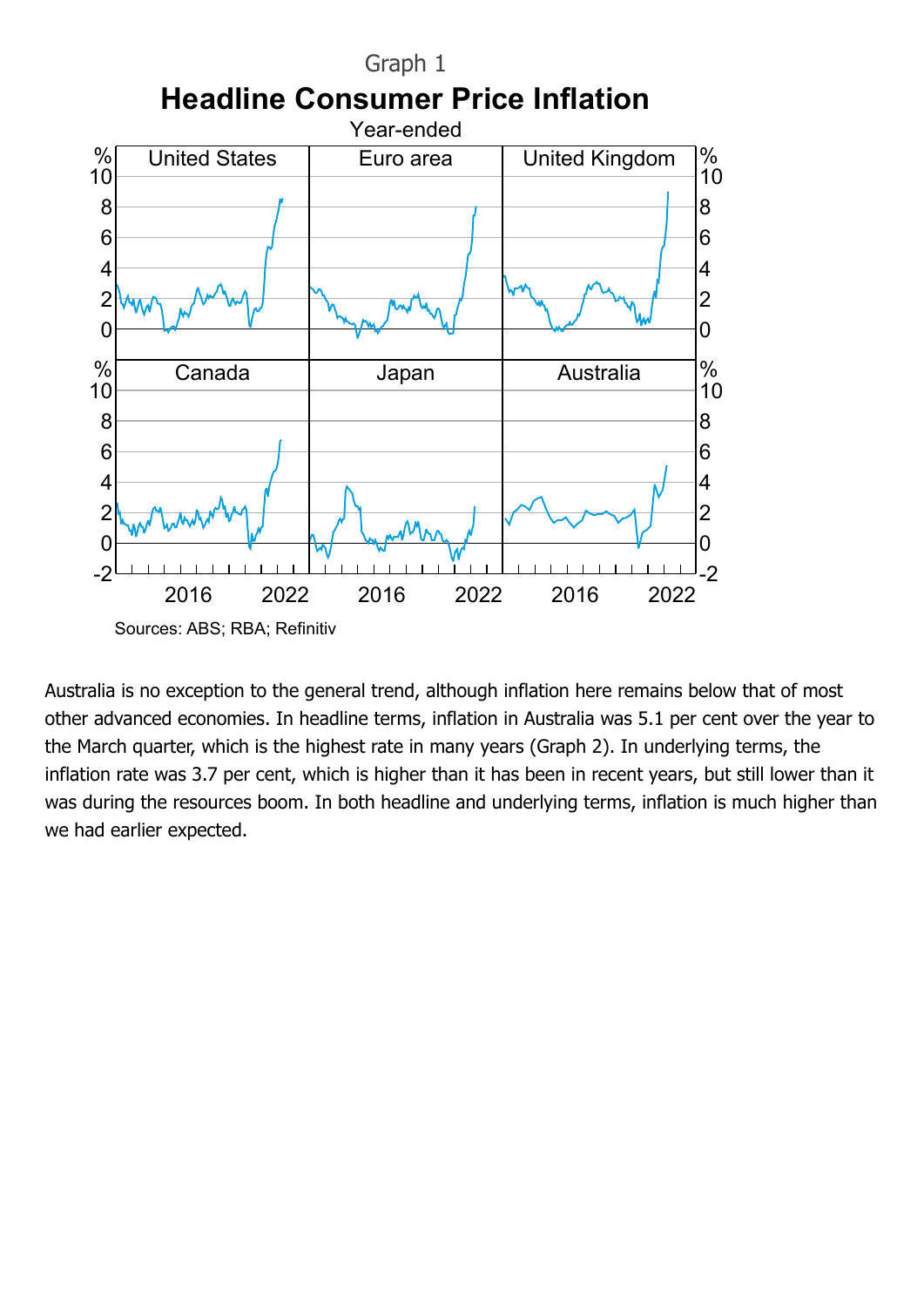

The fact that inflation is higher everywhere tells us that there are powerful global factors at work. During the pandemic, supply chains were interrupted around the world, delivery times were pushed out and firms' costs of production rose. The inevitable result has been higher prices. And on top of this, Russia's invasion of Ukraine has caused major disruptions to the global markets for energy and food. As a result, oil prices have increased by 28 per cent since February and global food prices, including the prices of wheat and vegetable oils, have increased sharply (Graph 3). There has also been strong growth in demand globally, supported by stimulatory fiscal and monetary policy around the world.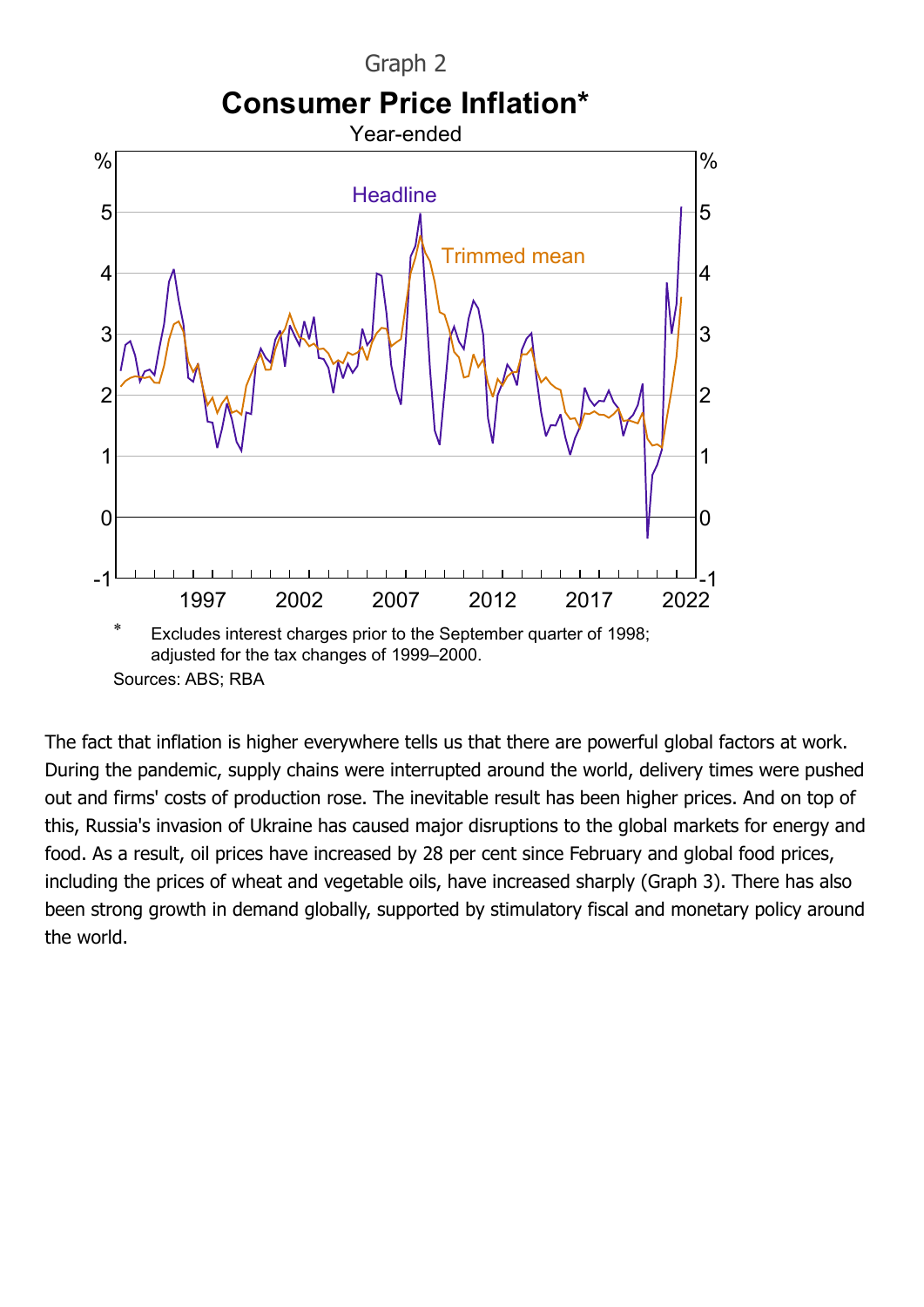

When major events like these occur, it simply isn't possible to insulate ourselves here in Australia from their effects. We live in an interconnected world and big shocks in global markets affect our domestic markets and the prices that we pay. Petrol prices in Australia are up by 37 per cent over the past year, which alone is adding around 1 percentage point to headline inflation (Graph 4). Another example where disruptions to global production are having an effect in Australia is the price of new cars, which has increased at the fastest rate for many years.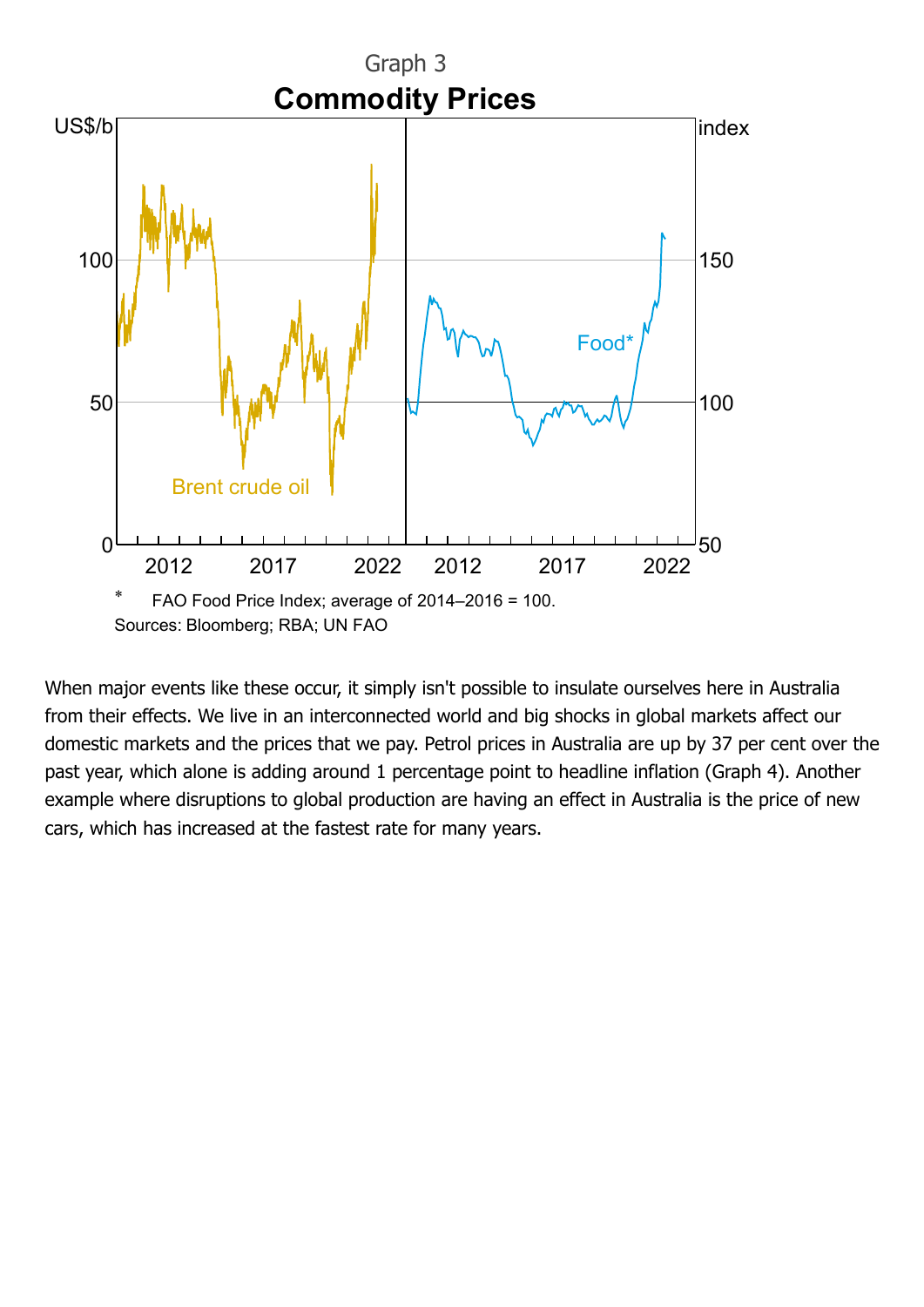

As important as these global influences are, they do not provide a full explanation for higher inflation in Australia. Increasingly, domestic factors are also at play. Following the strong recovery from the pandemic, growth in domestic spending is now testing the ability of the economy to meet the demand for goods and services. This is particularly evident in the labour market, with many firms reporting that the availability of labour is a significant constraint on their ability to operate and/or expand (Graph 5). Many parts of the construction sector are also operating at, or close to, full capacity. And some public infrastructure investment is being delayed or scaled back because of capacity constraints.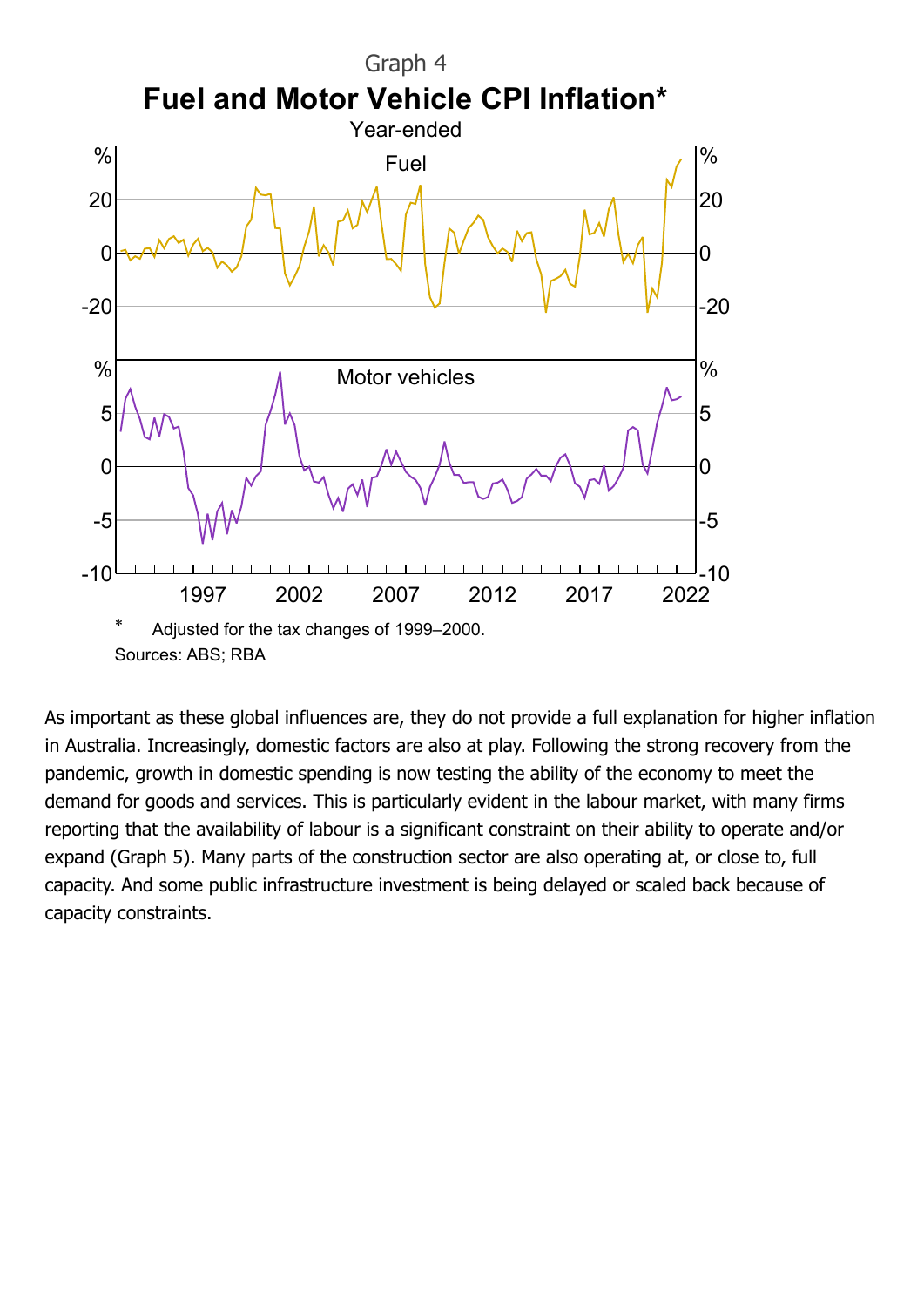

Not surprisingly, this pressure on domestic capacity has led to a broadening of inflation pressures in Australia. Reflecting this, the share of items in the CPI basket with annualised price increases of more than 3 per cent is at the highest level since 1990 (Graph 6).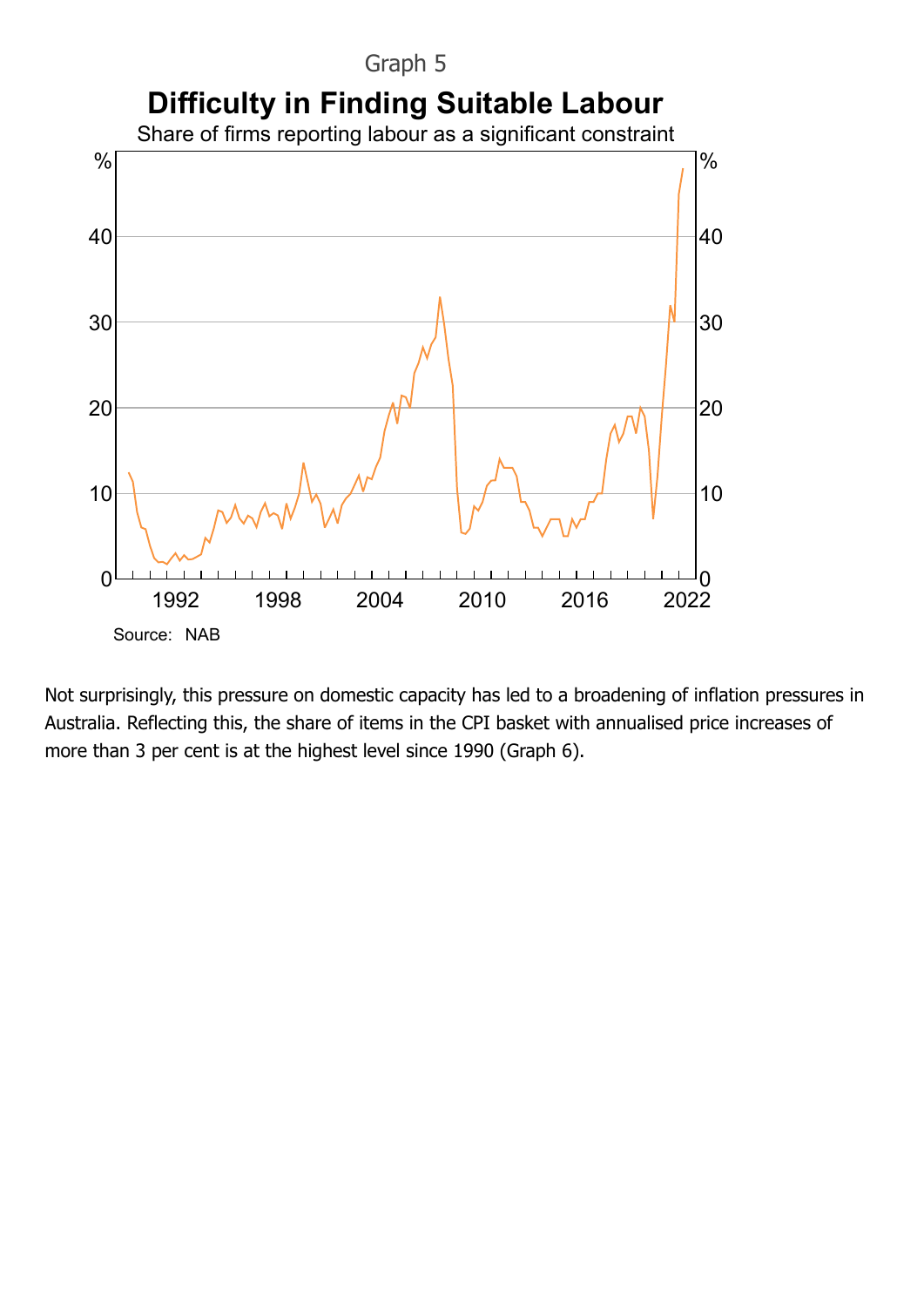

When the RBA published its latest set of forecasts in early May, we expected that inflation would peak at around 6 per cent at the end of this year. The information available since then has led us to push this forecast peak higher. Since early May, petrol prices have risen further due to global developments and the outlooks for retail electricity and gas prices have been revised higher due to pressures on capacity in that sector. As a result, we are now expecting inflation to peak at around 7 per cent in the December quarter. Following this, by early next year, we expect that inflation will begin to decline.

I would like to highlight three factors that lie behind this assessment that inflation will moderate next year.

The first is that some of the pandemic-related supply-side problems in the global economy are gradually being resolved. Firms have been adjusting to their new operating environment and solving the problems in global production and logistic networks – as a result, delivery times have shortened a little from last year, the prices of semiconductors have declined from their recent peak and the global production of cars is showing signs of a recovery (Graph 7). While it is still possible there will be further setbacks, the global production system is adjusting and this should help lessen some of the inflationary pressures.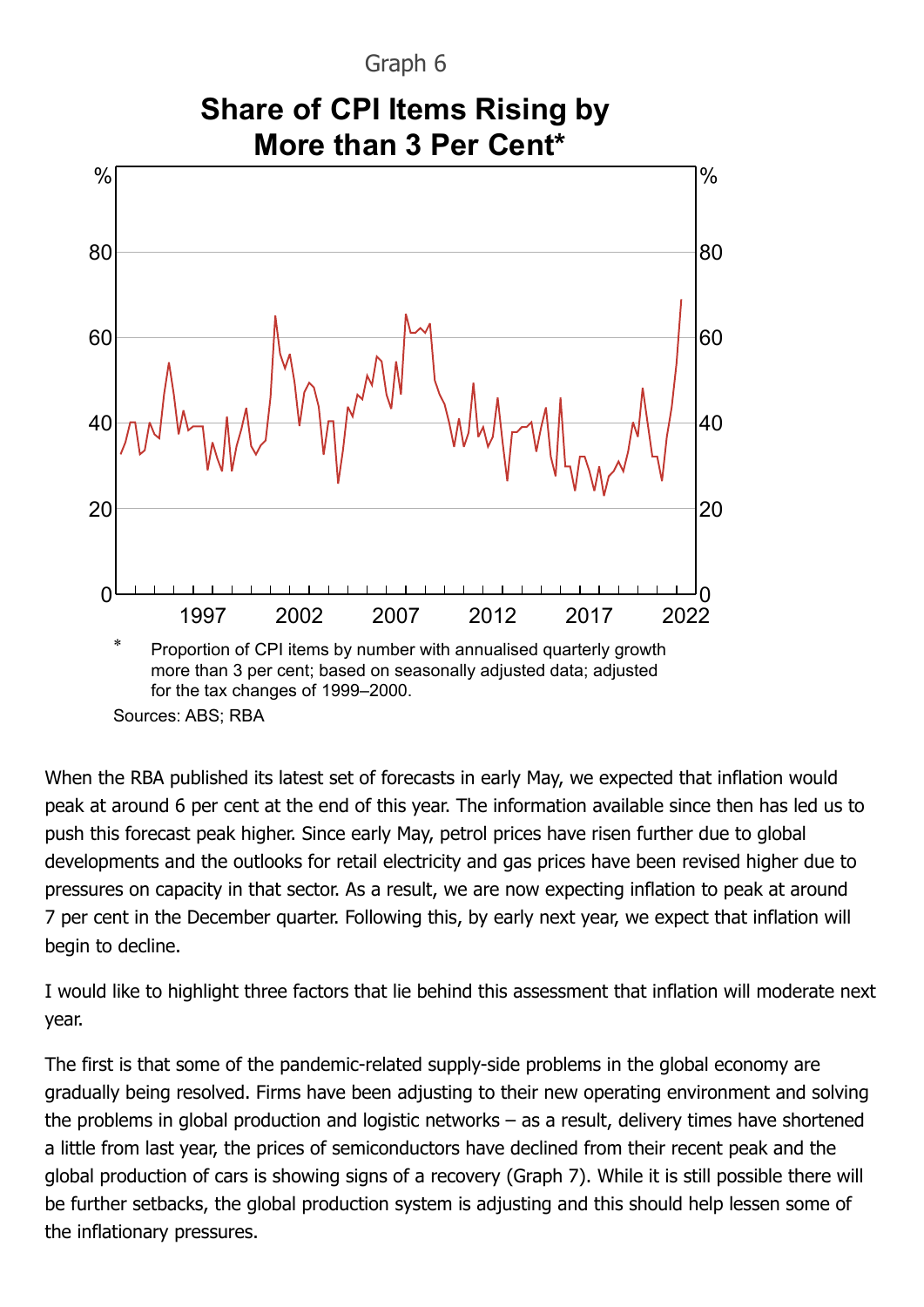

The second factor is a more technical one, but one that we should not lose sight of. It is important to remember that inflation is the rate of change of prices. It is not a measure of the level of prices. This means that for inflation to stay high, prices have to keep increasing at an elevated rate; if prices simply remain steady at a high level, the rate of inflation falls to zero. As an example of this, if global oil prices were to stay at the current elevated level, the annual rate of increase in oil prices would fall from 66 per cent to zero per cent. This might not be of much comfort to people struggling with the current high level of prices, but it would mean that the rate of measured inflation would decline.

The third factor that provides confidence that inflation will decline is the tightening of monetary policy that is underway around the world, including here in Australia. The higher interest rates globally will help to create a more sustainable balance between the demand for goods and services and the ability of our economies to meet that demand. Achieving that balance is not straightforward and there are risks involved, but higher interest rates will lessen the current inflationary pressures.

## **Monetary Policy**

This brings me to the Reserve Bank Board's recent decisions. In May, the Board increased the cash rate target by 25 basis points and, in June, by a further 50 basis points (Graph 8). These were the first increases in the cash rate since 2010.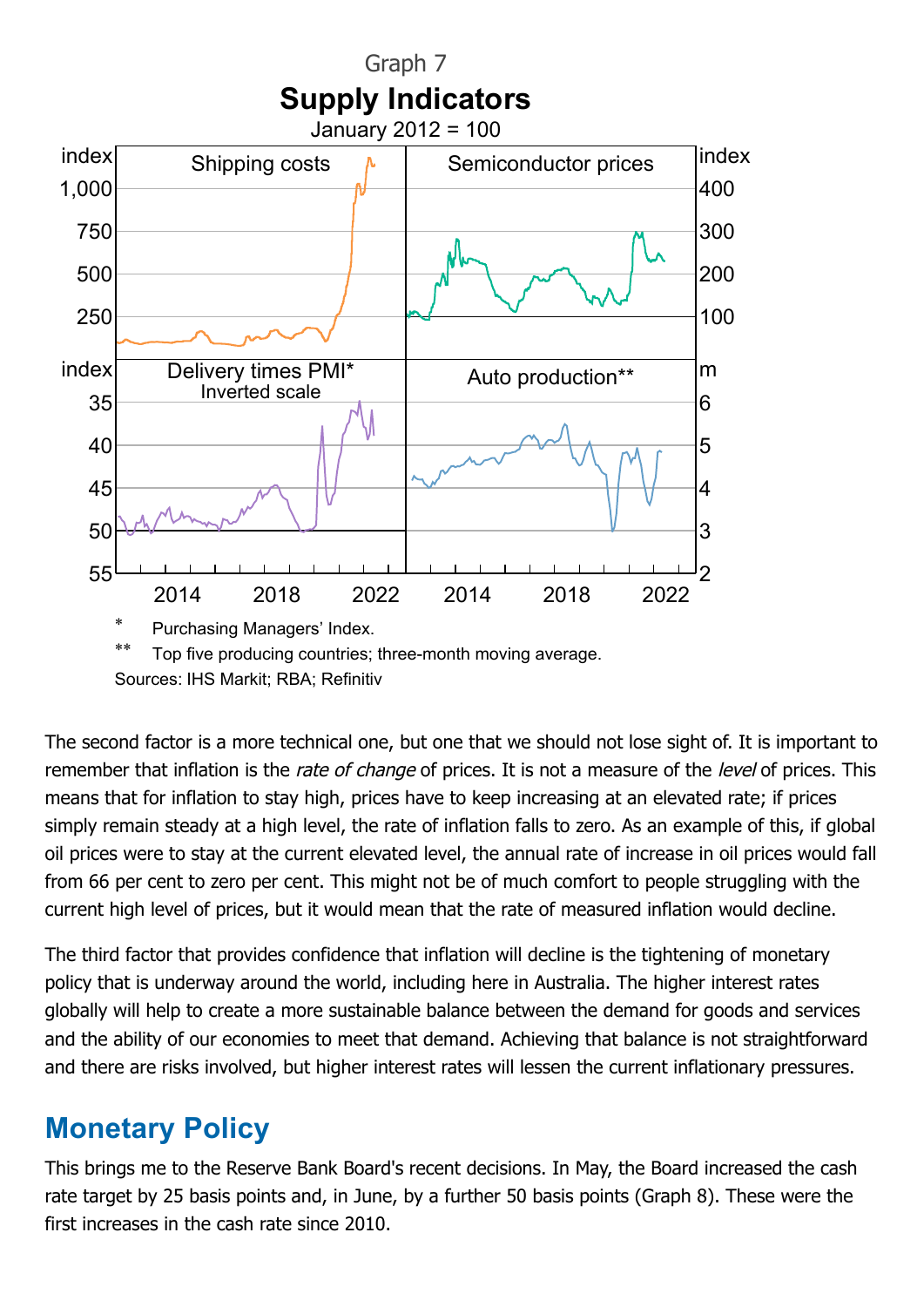

The Board judged that, given the inflation data and outlook that I have just discussed, it was no longer appropriate for interest rates in Australia to remain at the COVID-emergency levels. The increase in the cash rate in May followed the higher-than-expected CPI outcome in the March quarter and evidence from business surveys and our own liaison that growth in labour costs had picked up and would continue to do so in the months ahead. In June, we decided to make a bigger, 50 basis points, adjustment on the basis of the additional information suggesting a further upward revision to an already high inflation forecast. The Board also gave consideration to the fact that the level of interest rates was still very low.

The Board is committed to doing what is necessary to ensure that inflation returns to the 2 to 3 per cent target range over time. High inflation damages the economy, reduces the purchasing power of people's incomes and devalues people's savings. It is also regressive, hurting most those who are least well equipped to protect themselves.

So it is important that we chart our way back to an inflation rate in the 2 to 3 per cent target range. We do not need to, nor can we, get there immediately. Australia has long had a flexible mediumterm inflation target, which, by design, can accommodate deviations of inflation from target. For a number of years inflation was below target and now it is above. What is important here is that we chart a credible path back to an inflation rate of 2 to 3 per cent.

That path will be easier to navigate if the inflation psychology in Australia does not shift too much. A lesson from the 1970s is that if an inflation shock shifts people's expectations about the ongoing rate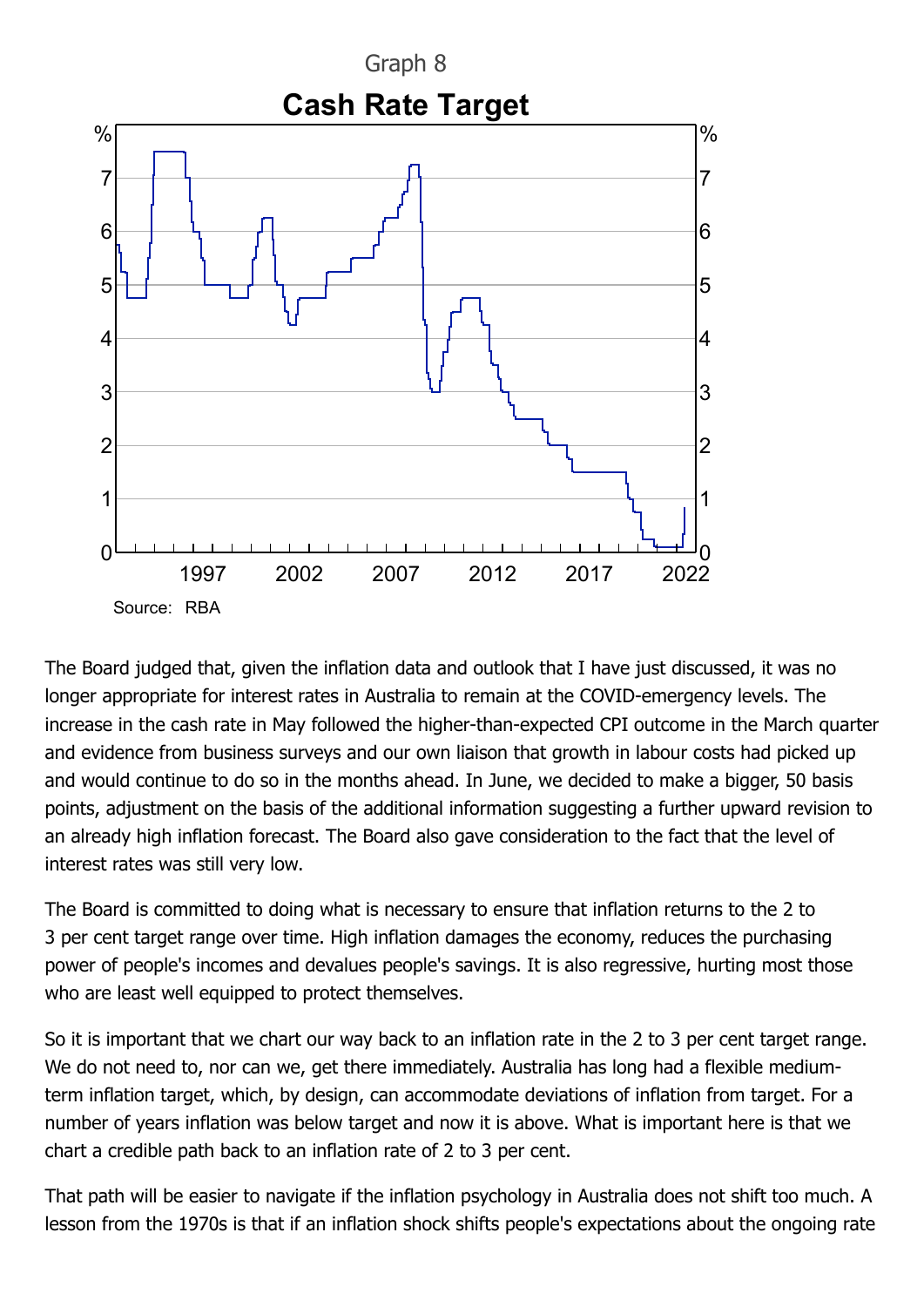of inflation, it becomes harder to reverse. Applying this lesson to today, it is important that the higher rate of inflation this year does not feed through into ongoing inflation expectations. If it did, the period of higher inflation would persist and it would be more costly to reverse. To date, mediumterm inflation expectations have been well anchored at around 2 to 3 per cent, suggesting that people believe we will get back to target. We want to do what we can to make sure this remains the case. Higher interest rates have a role to play here, by helping ensure that spending grows broadly in line with the economy's capacity to produce goods and services. Higher interest rates can also directly affect expectations by demonstrating the commitment of the RBA to return inflation to target.

As we chart our way back to 2 to 3 per cent inflation, Australians should be prepared for more interest rate increases. The level of interest rates is still very low for an economy with low unemployment and that is experiencing high inflation. I want to emphasise though that we are not on a pre-set path. How fast we increase interest rates, and how far we need to go, will be guided by the incoming data and the Board's assessment of the outlook for inflation and the labour market.

As we make that assessment each month, the Board will be paying close attention to developments in the global economy, the evolution of labour costs and how household spending is responding to higher interest rates.

The recent news on household spending has been broadly positive, with spending bouncing back following the Omicron setback. Household balance sheets are generally in good shape, with households overall having accumulated more than \$200 billion in additional savings during the pandemic. Furthermore, the current rate of saving out of income remains materially higher than it was before the pandemic, so there is a degree of flexibility in many household budgets. It is also relevant that strong employment growth is continuing and that there are many job opportunities at the moment. However, on the other side of the ledger, many households have not previously experienced a period of rising interest rates. Households are also experiencing a decline in real incomes because of the higher inflation and some of the large gains in housing prices over recent years are being unwound. Given these various considerations, we will be watching household spending carefully as we chart our way back to 2 to 3 per cent inflation.

## **The Yield Target**

I would now like to shift gear and turn to the review of the yield target, which the RBA released earlier this morning.

First, some background. As part of its pandemic response in March 2020, the RBA implemented a target for the yield on three-year Australian Government bonds. At the time, the target was 25 basis points. This target was part of a comprehensive package designed to lower funding costs in Australia and support the supply of credit. The Board chose to directly target the yield on three-year government bonds, rather than implement a program of bond purchases. It judged that, in the circumstances of the time, this was a more direct way of influencing the interest rates that matter most to the cost of finance in Australia.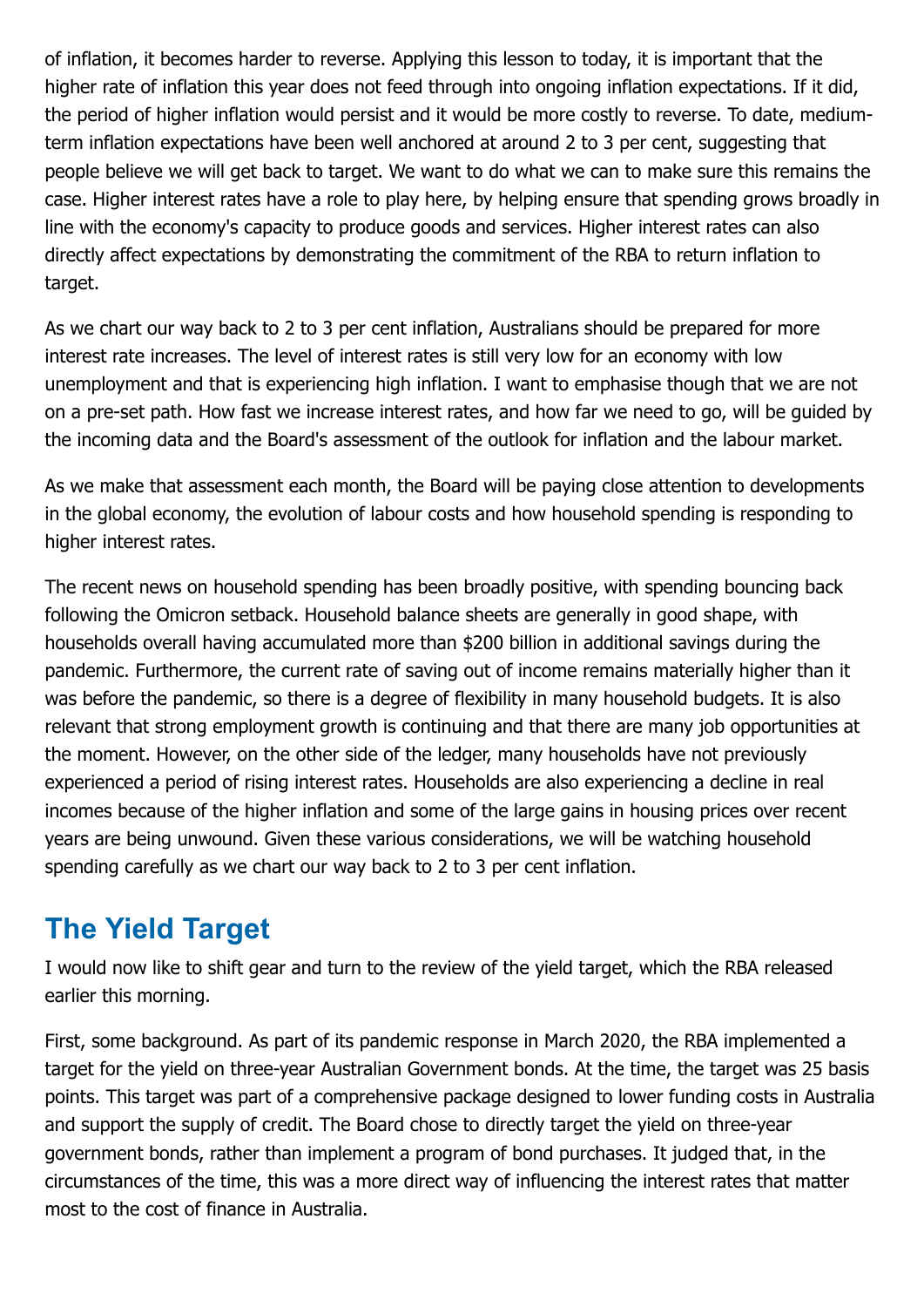The target was lowered from 25 basis points to 10 basis points in November 2020 and was discontinued a year later, in November 2021. For most of the time the target was in operation, the RBA did not need to buy bonds to achieve the target, although there were a few episodes when we entered the market to keep the three-year yield consistent with the target (Graph 9). All up, the RBA purchased around \$36 billion of three-year bonds in support of the target.



The review published this morning discusses the main decision points and lessons from this experience.

It concludes that the yield target was successful in lowering funding costs and supporting credit provision. In doing this, it helped the economy recover from the pandemic. But these benefits came with complications. If similar circumstances were to arise in the future, the Board would likely make different choices, although it has not ruled out using a yield target again in some form.

Given the yield target was part of a policy package, it is difficult to disentangle its specific contribution to the declines in the interest rates faced by households and businesses. But following the introduction of the target, lending rates fell considerably, especially fixed rates. Indeed, banks lowered the interest rates for their three-year fixed-rate loans to be well below the new variable rate for the first time and the fixed-rate share of new housing lending rose to new highs (Graph 10). This helped support the housing market and household finances during the pandemic.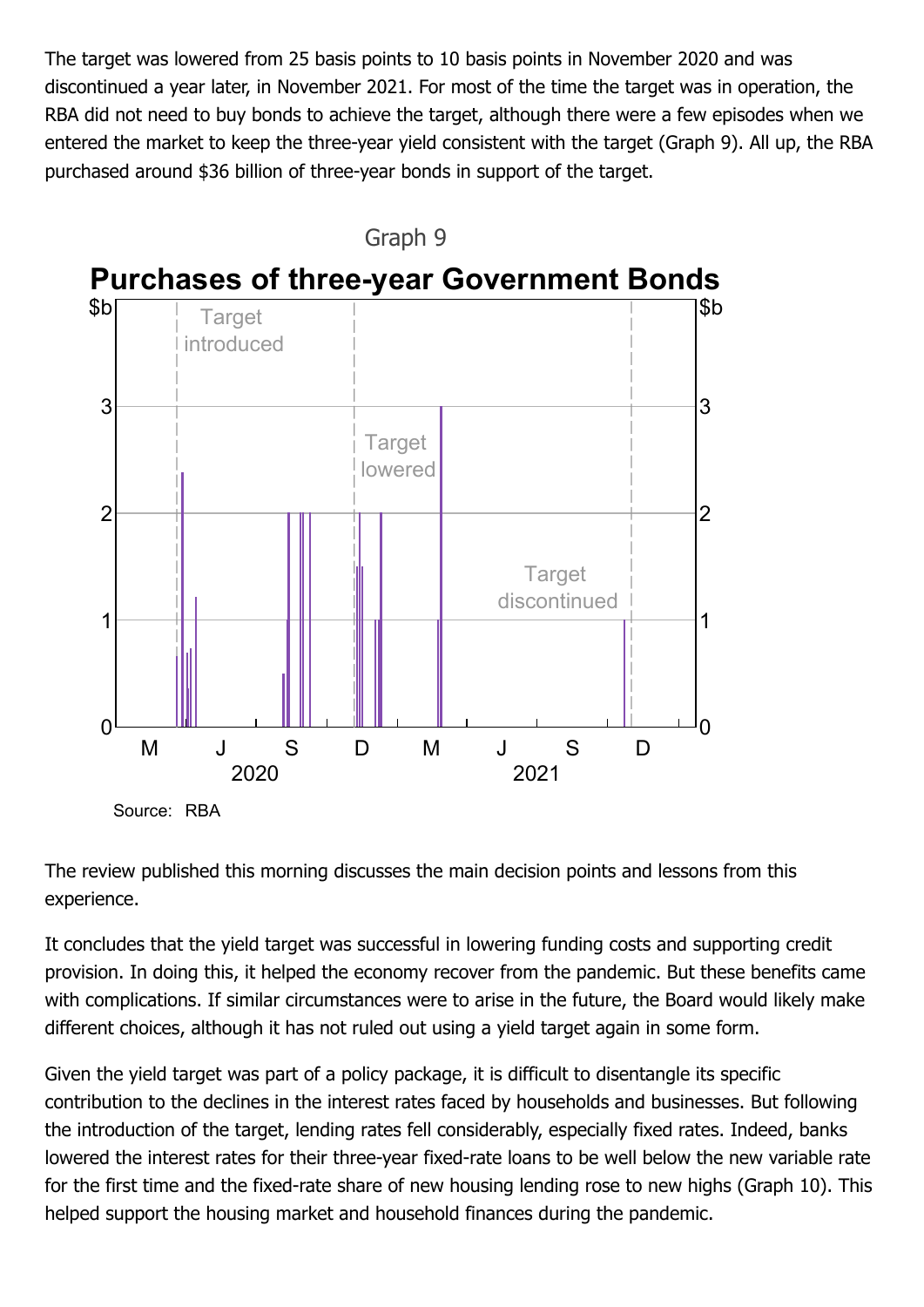

Sources: ABS; APRA; Banks' websites; CANSTAR

One particular feature of the yield target that the review draws attention to is that it was construed as a form of time-based guidance. This interpretation was reinforced by the Bank's communication that, in the central scenario, policy interest rates were unlikely to be increased until 2024. This timebased element of our communication was helpful in the dark days of the pandemic, sending a strong message that the RBA would provide the support that was needed. But the yield target was not a flexible policy instrument as times changed. It also created a communication challenge given that the Board's decisions were, in fact, dependent upon the state of the economy, not the calendar.

As the health situation improved and the economy turned out much better than expected, the yield target became a less effective policy. Other market interest rates for similar terms moved away from the yield on three-year government bonds, limiting the transmission of the target to the real economy. This was in contrast to the first phase of the pandemic, when the target was closely aligned with market interest rates.

The review also draws attention to the fact that the Board maintained a very strong focus in its decision-making on insuring against downside risks. At the time the target was adopted, there were credible forecasts that tens of thousands of Australians would die, the demand for hospital beds would exceed capacity and a vaccine would be years away. The unemployment rate was expected to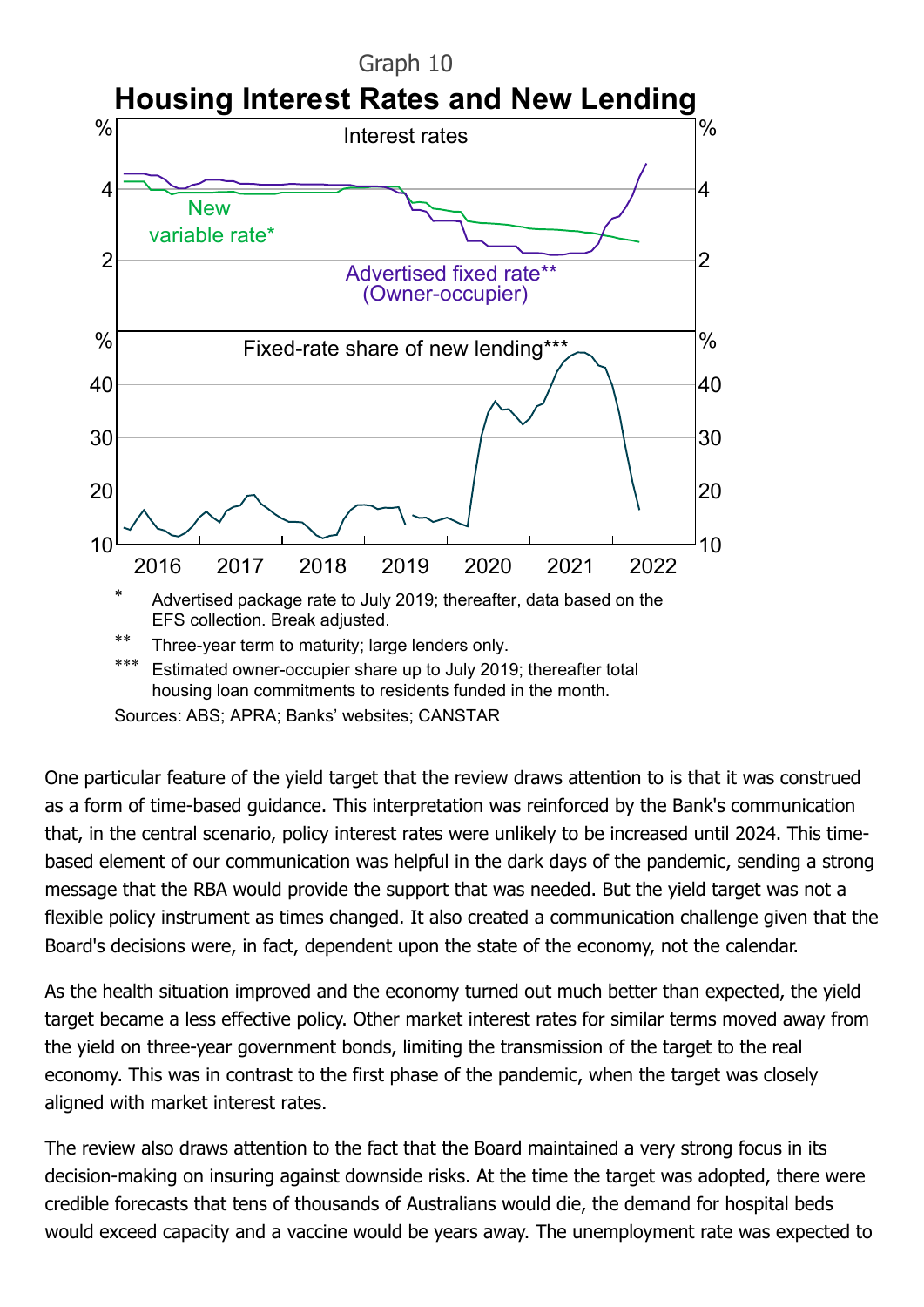reach double-digit levels and there were fears that there would be deep economic scarring and a generation of Australians would face lost opportunity.

In this environment, the Board was very concerned about downside risks to the economy. It sought to provide insurance against these potentially very bad outcomes, and the yield target was part of this. It certainly recognised that things could turn out better than expected, but its priority was guarding against the downside. This was on the basis that if the downside did prevail, the costs to our society and our economy would be very high and there would be little further scope for the Bank to respond. On the other hand, if the worst outcomes were avoided and the upside prevailed, the policy could be adjusted, as it ultimately was.

The review discusses various decision points and the different decisions that could have been made at these points. With hindsight, it can be argued that there was too much focus on the downside risks to the economy and the need to insure against them, and too little focus on the possibility that things could work out better than expected. But in real time, in which decisions had to be made under great uncertainty, the review notes that the focus on the downside risks was understandable. The Board recognises that opinions will differ as to whether it struck the right balance.

As part of its review, the Board has agreed to strengthen its scenario analysis in future decisionmaking. It also recognises that the way the target ended in late 2021 was disorderly and caused some reputational damage to the Bank. It accepts that earlier communication from the Bank could have eased the situation, although the end of a target that was losing credibility was always likely to generate some volatility in market prices.

The Board has not ruled out using a yield target again in extreme circumstances, but views the probability of doing so as low. The use of a yield target in some form would need to be evaluated against other policy options, including a bond purchase program. Such a program offers more flexibility, but it does carry other risks. These include larger potential financial costs for the central bank and the possibility of impaired bond market functioning as central bank bond holdings increase. There can also be challenges in unwinding a large bond purchase program.

To assist with its future policy choices and to learn further lessons from recent experience, the Board will undertake a review of Australia's experience with the bond purchase program later this year. It will also undertake a review of the Bank's approach to forward guidance. Consistent with our commitment to transparency and accountability, these reviews will also be published.

Thank you for listening and I am happy to answer questions.

#### **Endnotes**

I would like to thank Tomas Cokis, Kassim Durrani, Carl Schwartz and Penny Smith for assistance in preparing this speech. [\[\\*\]](#page-0-0)